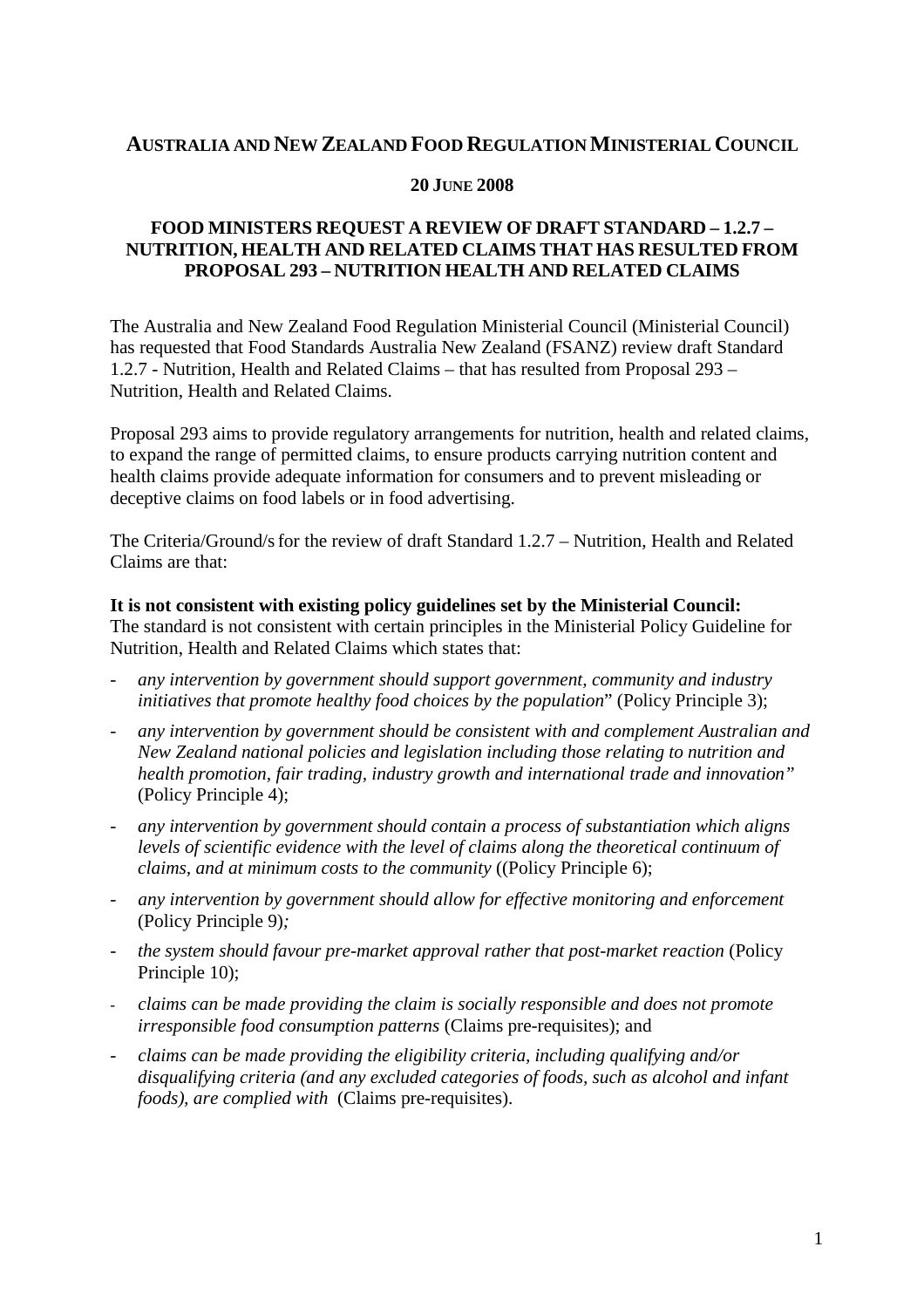## **It does not protect public health and safety**

The draft standard exempts Nutrient Content Claims **(NCC)** from being subject to the Nutrient Profiling Scoring Criteria **(NPSC)**, which determine the type of food products that are eligible to carry a claim.

Endorsements are generally exempt from the operation of the draft Standard without an approval process.

#### **It places an unreasonable cost burden on industry or consumers**

The standard as a whole is highly complex. It will be extremely difficult and resource intensive for industry to comply with, and for regulators to monitor and enforce.

It is considered that compliance with the draft standard would place an unreasonable cost burden on industry and, potentially, on consumers. Any costs incurred by industry are likely to be passed onto consumers in the form of higher food prices.

### **It is difficult to enforce (and/)or comply with in both practical or resource terms**

Enforcement of the draft standard in relation to general level claims (other than pre-approved statements) will require substantial resources. Unless claims can be verified quickly and simply with unequivocal evidence that will, if necessary, meet the test required by the courts, assessment of the truth of claims and gaining compliance will be an unnecessary burden for enforcement agencies and it will reduce consumer confidence and certainty, not provide a level playing field for industry and also reduce industry certainty. This will result in a lack of confidence in the food regulation system.

## **It is not consistent with the objectives of the legislation which establishes FSANZ**

Any standard where enforcement difficulties are anticipated, provide opportunity for industry to mislead consumers. Subjectivity in the weight of evidence to substantiate a food-health relationship and the onus on regulators with limited capacity to adequately assess claims provides an environment for food companies to market food products in a way that contradicts public health messages.

Misleading or deceptive conduct leads consumers to hold false beliefs or draw the wrong conclusions. The onus is on the Government to ensure that the standard limits the opportunity for consumers to be misled.

# **Subsection 84 (5) of the** *Food Standards Australia New Zealand Act 1991* **states that:**

**'If the Council requests the Authority to review a draft standard or variation, the Authority must complete that review, and make a decision under subsection (6):**

- **(a) within 3 months after the request was made; or**
- **(b) if the Council allows a longer period – within that longer period.'**

**On 4 September 2008 the Ministerial Council agreed, to a request from FSANZ, to extend the review period for Proposal P293 – Nutrition, Health and Related Claims until 8 April 2009.**